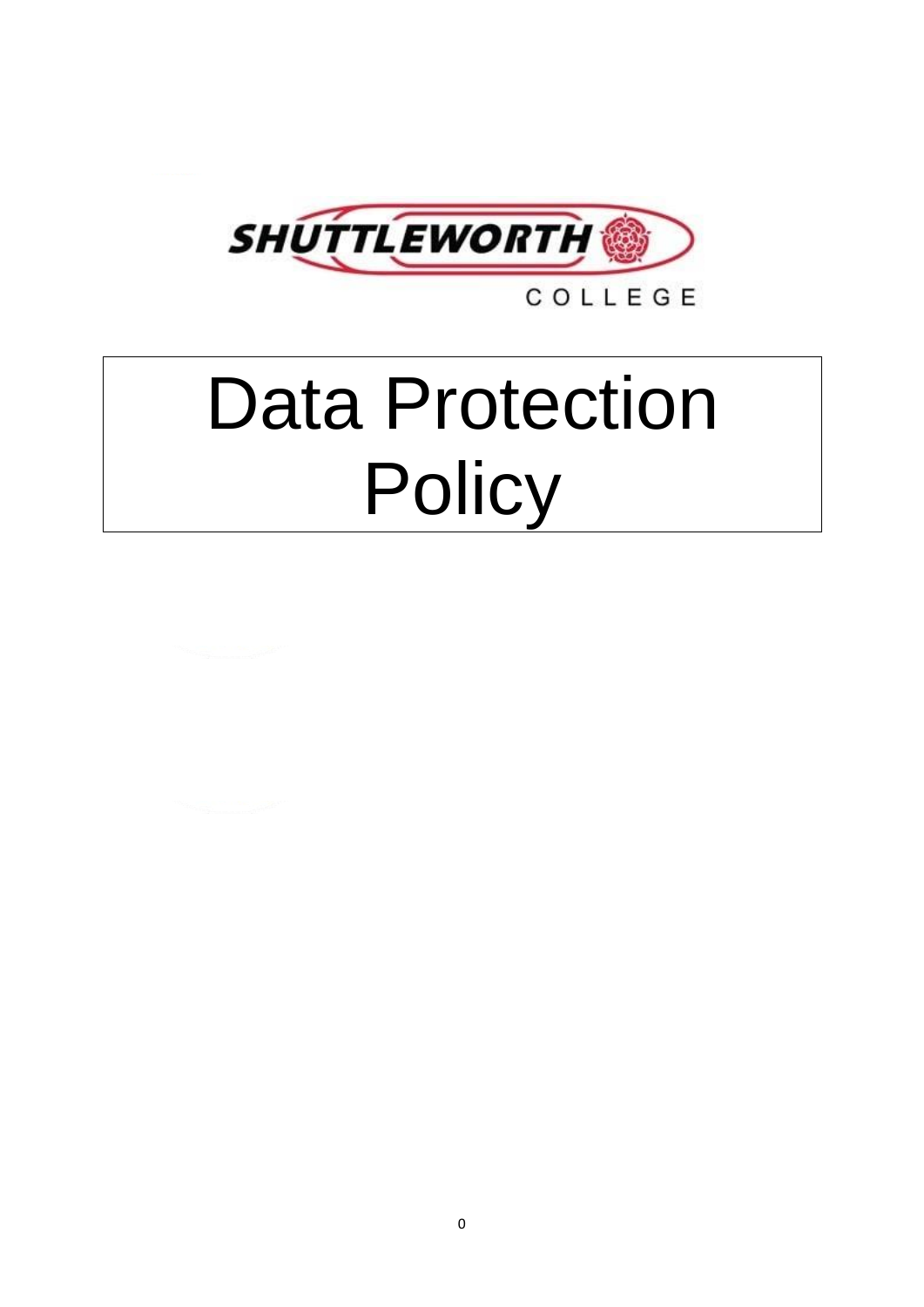## **1. POLICY STATEMENT**

- 1.1This is the Data Protection Policy of Shuttleworth College School ("the School").
- 1.2We are committed to processing Personal Information fairly and lawfully in accordance with the General Data Protection Regulation ("GDPR"), the Data Protection Act 2018 ("the DPA") and other related legislation which protects Personal Information. We recognise the importance of this and have updated our Policy to ensure that it gives effect to these important changes in the law.
- 1.3As a School, it is necessary for us to process Personal Information about our staff, pupils, parent(s) / guardian(s) and other individuals who we may come into contact with. In doing so, we recognise that the correct and lawful treatment of Personal Information is critical to maintaining the confidence of those connected with our School.
- 1.4This Policy has been updated to reflect our ongoing commitment to promoting a strong culture of data protection compliance in accordance with the law.

## **2. ABOUT THIS POLICY**

- 2.1This Policy, and any other documents referred to in it, sets out our approach to ensuring that we comply with data protection laws. It is critical that staff and governors understand their responsibilities to handle Personal Information in accordance with the law and support the School in meeting its aim of maintaining a strong data protection culture.
- 2.2This Policy does not form part of any employee's contract of employment and may be amended at any time.
- 2.3This Policy has been approved by the Governing Body.

## **3. DEFINITION OF DATA PROTECTION TERMS**

We have set out below some of the terms used in this policy along with a brief explanation about what they mean.

- 3.1**Data Subjects** means an identified or identifiable natural person. For example, we process personal information about parents, staff members and pupils each of whom is a data subject.
- 3.2**Personal Information** means any information about a data subject. Examples of personal information could include information about a pupil's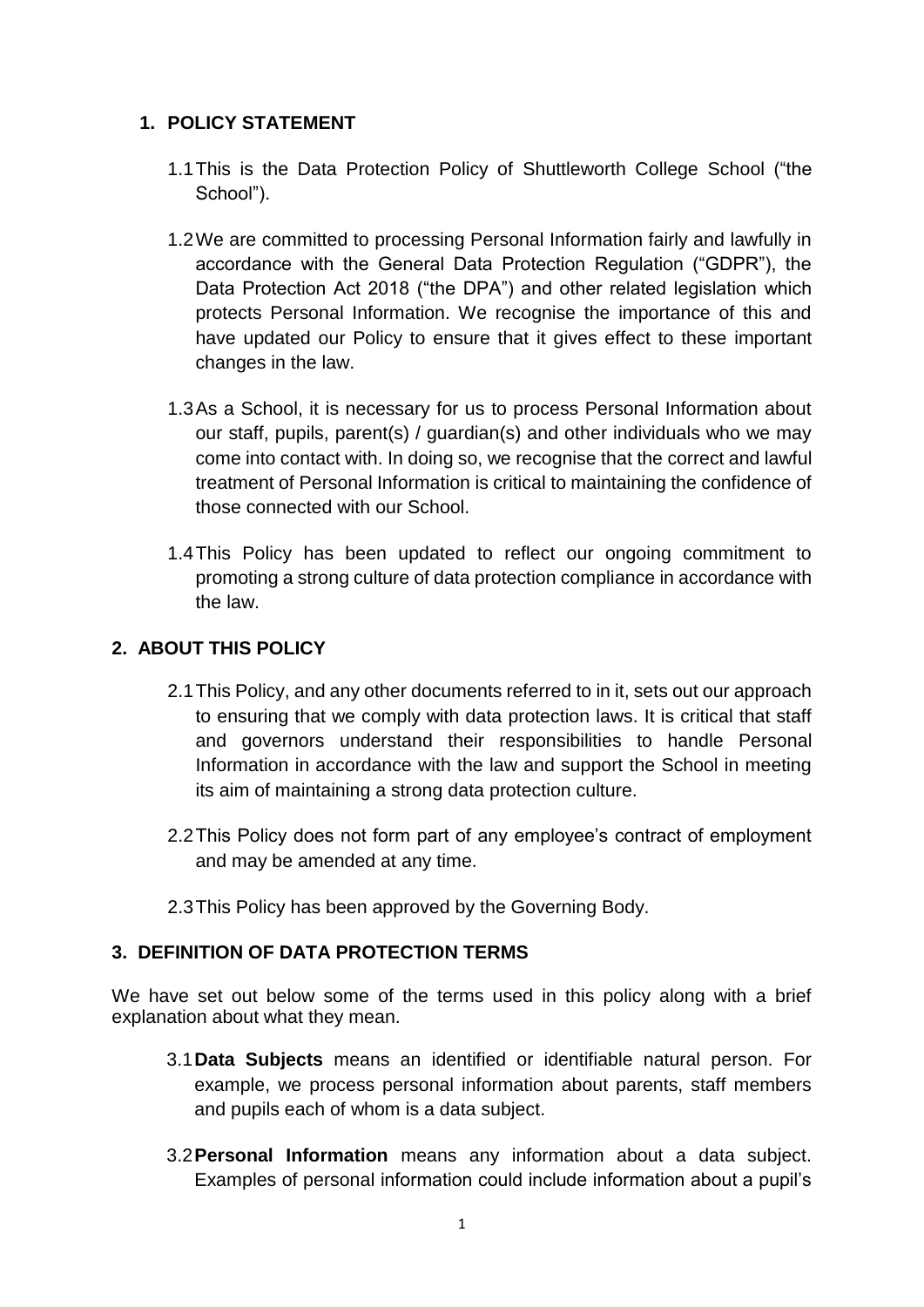attendance, medical conditions, Special Educational Needs requirements or photographs.

- 3.3**Privacy Notices** are documents provided to data subjects which explain, in simple language, what information we collect about them, why we collect it and why it is lawful to do so. They also provide other important information which we are required to provide under data protection laws.
- 3.4**Data Controllers** determine the purpose and means of processing personal information. They are responsible for establishing practices and policies in line with the GDPR. The School is a 'Data Controller'.
- 3.5**Data Users** are those of our staff members whose work involves processing personal information. Data users must protect the data they handle in accordance with this Policy and any applicable data security procedures at all times.
- 3.6**Processing** means when personal information is used in a particular way. For example, we may need to collect, record, organise, structure, store, adapt or delete personal information. When we do this, we will be 'Processing'.
- 3.7**Special Category of Personal Information** means data revealing racial or ethnic origin, political opinions, religious or philosophical beliefs, or trade union membership, genetic data, biometric data, health data, data concerning a data subject's sex life or sexual orientation. These types of personal information are regarded as being more 'sensitive' and the law requires increased safeguards to be in place if we are to process this type of data.

## **4. DATA PROTECTION PRINCIPLES**

- 4.1When we Process Personal Information, we will do so in accordance with the 'data protection principles'. In this regard, we will ensure that Personal Information is:-
	- (a) Processed lawfully, fairly and in a transparent manner **(Lawfulness, Fairness and Transparency**).
	- (b) Collected only for specified, explicit and legitimate purposes (**Purpose Limitation**).
	- (c) Adequate, relevant and limited to what is necessary in relation to the purposes for which it is Processed (**Data Minimisation**).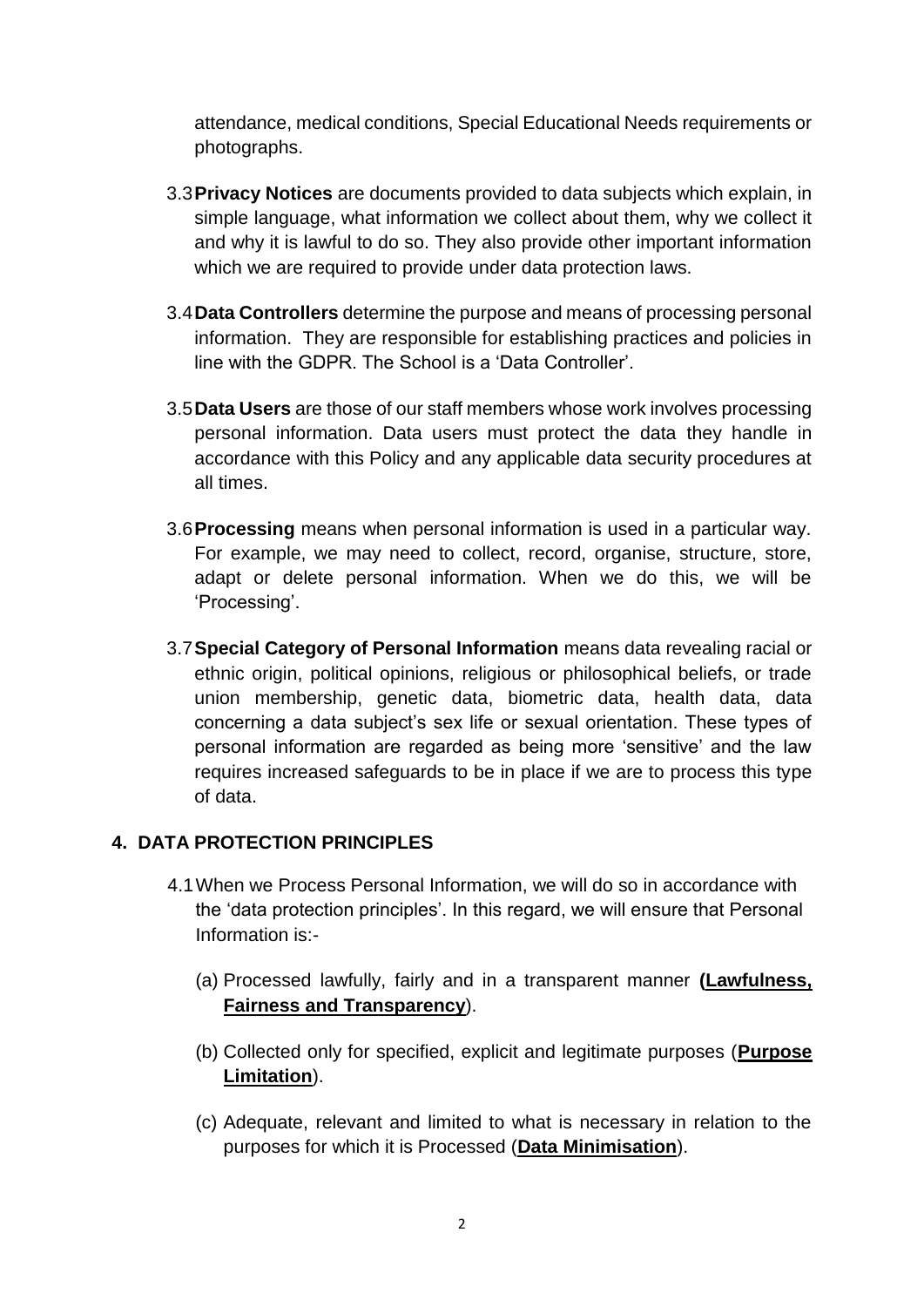- (d) Accurate and where necessary kept up to date (**Accuracy**).
- (e) Not kept in a form which permits identification of Data Subjects for longer than is necessary for the purposes for which the data is Processed (**Storage Limitation**).
- (f) Processed in a manner that ensures its security using appropriate technical and organisational measures to protect against unauthorised or unlawful Processing and against accidental loss, destruction or damage (**Security, Integrity and Confidentiality**).
- 4.2We recognise that not only must we comply with the data protection principles, we must also demonstrate our compliance with these principles (**Accountability**).

## **5. DATA PROTECTION OFFICER**

- 5.1The GDPR requires certain organisations, including schools, to appoint a 'Data Protection Officer' ("DPO"). The DPO must have expert knowledge in data protection law and practices. Our appointed DPO who fulfils these requirements is HY Education, who can be contacted by telephone on 0161 543 8884 or email at [DPO@wearehy.com](mailto:DPO@wearehy.com)
- 5.2The DPO will carry out a number of important tasks which will include:-
	- (a) monitoring compliance with data protection laws and our data protection polices, including managing internal data protection activities; raising awareness of data protection issues, training staff and conducting internal audits.
	- (b) advising on, and monitoring, data protection impact assessments.
	- (c) cooperating and being the first point of contact with the Information Commissioner's Office, members of staff, parents and pupils.
- 5.3The DPO will be independent of the School so as to avoid any conflict of interest.
- 5.4The DPO will report to the highest level of management in the School which is to include the Headteacher and the Governing Body.

## **6. LAWFULNESS, FAIRNESS, TRANSPARENCY**

#### **Lawful Processing**

6.1Personal Information must be Processed lawfully. Under data protection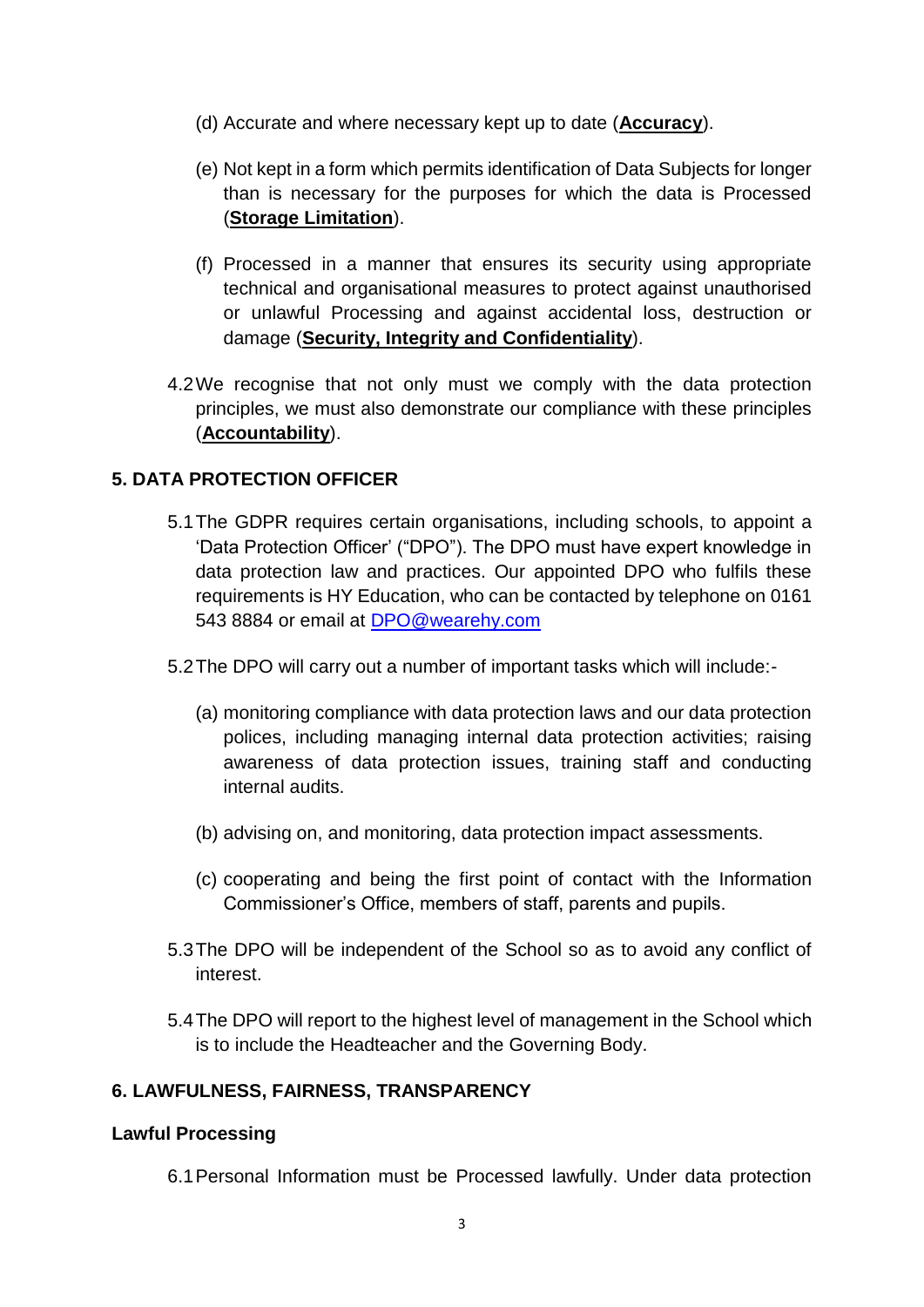laws, there are a number of grounds which make it lawful to Process Personal Information. We will only Process Personal Information if one or more of the following apply:-

- (a) the Data Subject has given his or her **consent**.
- (b) the Processing is necessary for the **performance of a contract** with the Data Subject.
- (c) the Processing is necessary to meet our **legal obligations**.
- (d) the Processing is necessary to protect the Data Subject's **vital interests**.
- (e) The processing is necessary for the performance of a task carried out in the public interest or in the exercise of official authority (often referred to as **Public Task**).
- 6.2We recognise that some categories of Personal Information are more sensitive and further conditions must be satisfied if we are to Process this information (Special category and criminal conviction data). Where we Process these categories of Personal Information, we will ensure that we do so in accordance with the additional conditions for Processing set out under the GDPR and the DPA.

#### **Consent**

- 6.3Where it is necessary for us to obtain your consent to process Personal Information, we will ensure that we do so in accordance with data protection laws.
- 6.4 Generally, we will only obtain consent where there is not another lawful ground (see 6.1) for Processing. An example as to when we will obtain your consent is if we want to place a photograph of a pupil in the newspaper, on social media or in other publications to celebrate their achievements.
- 6.5 We recognise that under data protection laws, there are stricter rules as to how consent is obtained. We will ensure that that when we obtain consent:-
	- (a) we take steps to ensure that we make it clear to Data Subjects what they are being asked to consent to.
	- (b) the Data Subject, either by a statement or positive action, gives their consent. We will never assume that consent has been given simply because a Data Subject has not responded to a request for consent.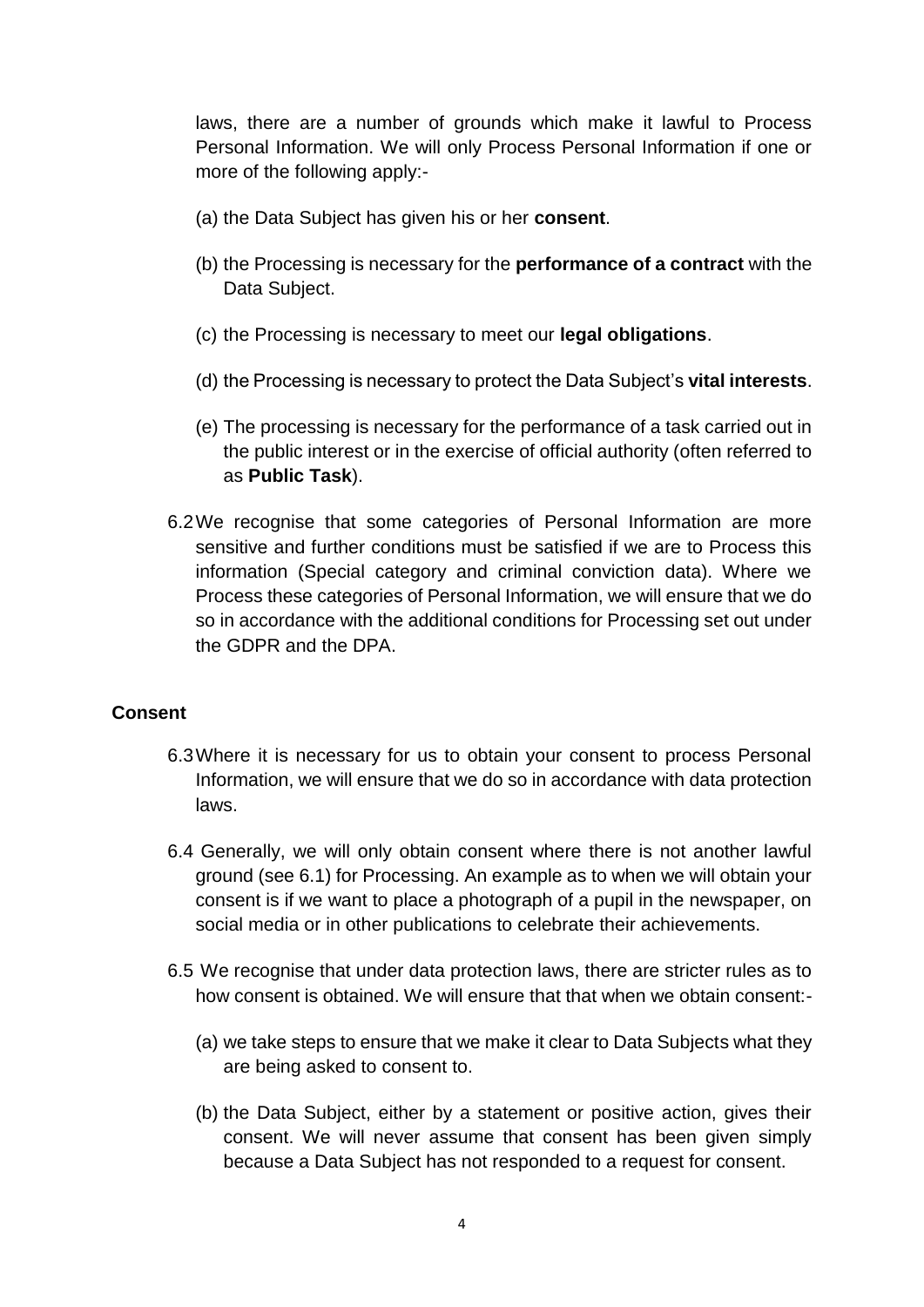- (c) We will never use pre-ticked boxes as a means of obtaining consent.
- (d) A Data Subject will be informed that they can withdraw their consent at any time and the means of doing so.
- (e) We will keep appropriate records evidencing the consents we hold for the Data Subject.

## **Transparency**

6.6We are required to provide information to Data Subjects which sets out how we use their Personal Information as well as other information required by law. We will provide this information by issuing Privacy Notices which will be concise, transparent, intelligible, easily accessible, and in clear, plain language.

## **7. PROCESSING FOR LIMITED PURPOSES**

We will only collect and Process Personal Information for specified, explicit and legitimate reasons. We will not further Process Personal Information unless the reason for doing so is compatible with the purpose or purposes for which it was originally collected.

## **8. ADEQUATE, RELEVANT AND LIMITED PROCESSING**

We will only collect Personal Information to the extent that it is necessary for the specific purpose notified to the Data Subject.

#### **9. ACCURATE DATA**

- 9.1We will ensure that Personal Information we hold is accurate and kept up to date.
- 9.2We will take all reasonable steps to ensure that Personal Information that is inaccurate is either erased or rectified without delay.
- 9.3In supporting the School to maintain accurate records, staff, parents and other individuals whose Personal Information we may Process are responsible for:-
	- (a) Checking that any information that they provide to the School is accurate and up to date; and
	- (b) Informing the School of any changes to information that they have provided.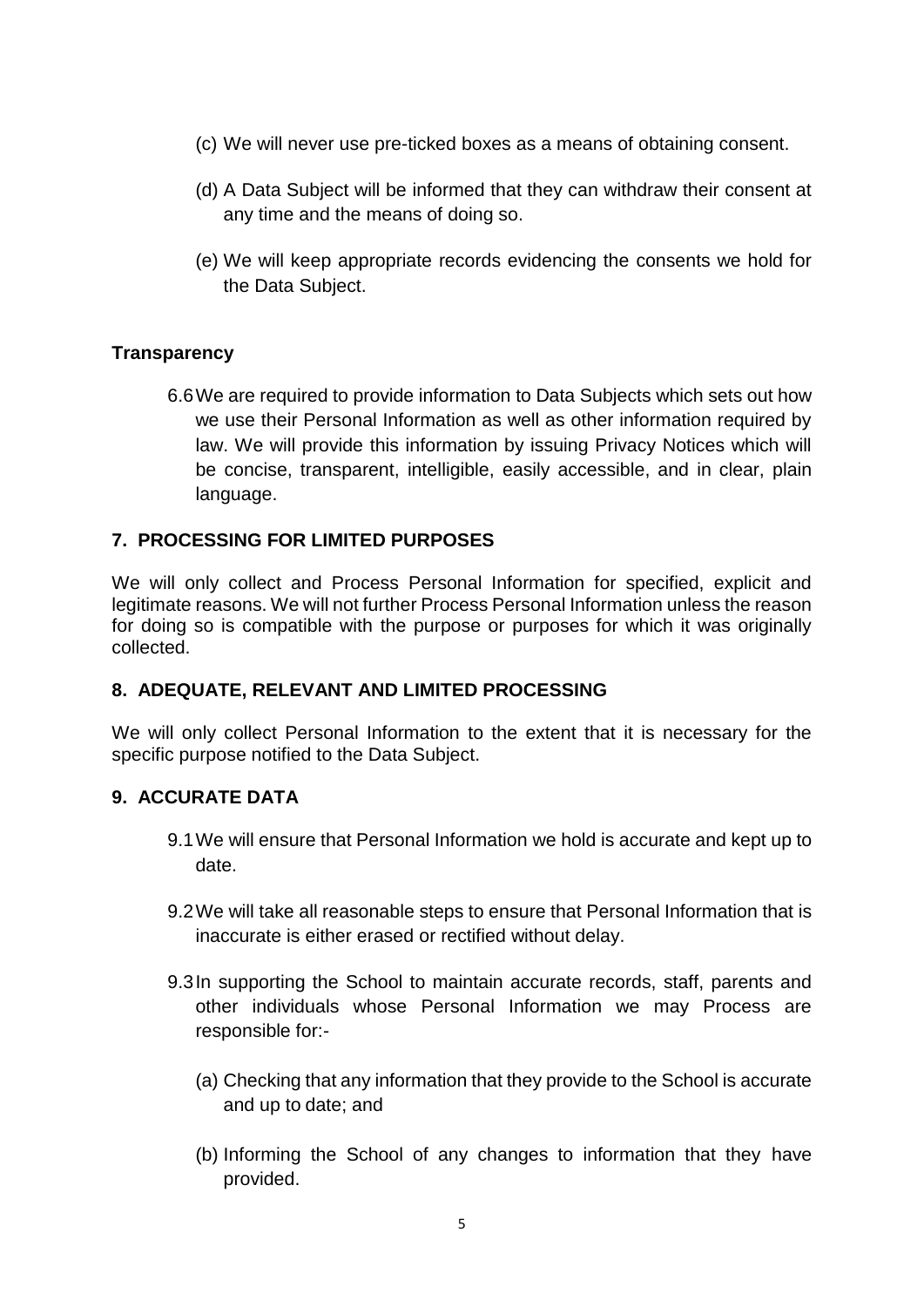## **10. RETENTION**

- 10.1 We will not keep Personal Information for longer than is necessary for the purpose or purposes for which they were collected. We will take all reasonable steps to destroy and erase from our systems, all data which is no longer required.
- 10.2 We will maintain a records retention schedule which will assist the School to destroy Personal Information once it is no longer necessary and in a safe and secure manner.

#### **11. INDIVIDUAL RIGHTS**

- 11.1 We will Process all Personal Information in line with a Data Subject's rights, in particular, their right to:
	- (a) Request **access** to any data held about them by the School.
	- (b) **Rectification** of inaccurate information.
	- (c) **Erasure** of Personal Information.
	- (d) **Restrict** the Processing of Personal Information.
	- (e) **Object** to the Processing of Personal Information.
	- (f) To receive Personal Information in a commonly used format (known as **data portability**) and have this transferred to another controller without hindrance.
- 11.2 We will maintain a clear procedure detailing how such requests will be handled.

#### **12. DATA SECURITY**

- 12.1 We will implement appropriate technical and organisational measures to guard against unauthorised or unlawful Processing, and against accidental loss, destruction or damage.
- 12.2 We will develop, implement and maintain safeguards appropriate to our size, scope, our available resources and the level of risk identified.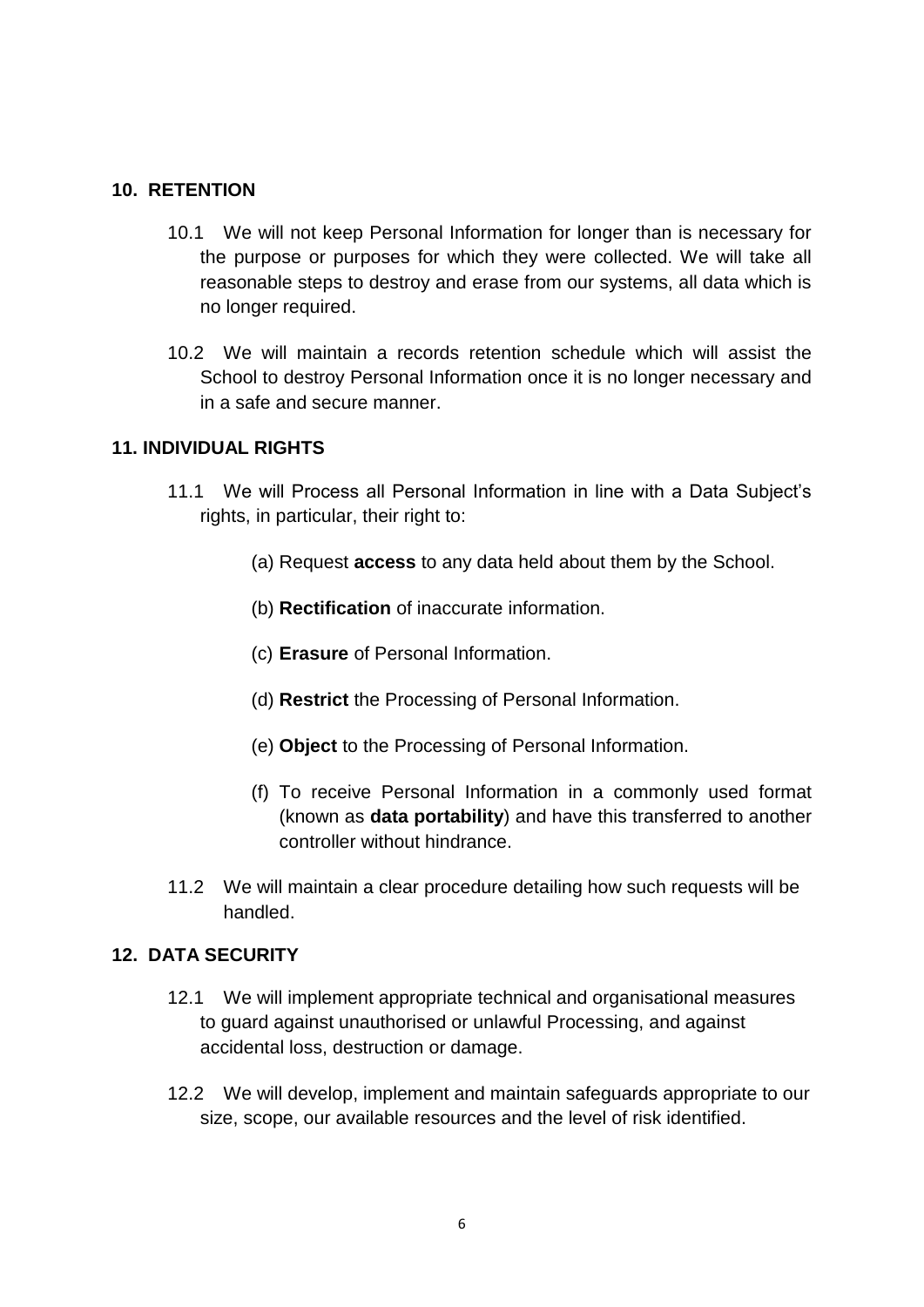## **13. PRIVACY BY DESIGN AND DATA PROTECTION IMPACT ASSESSMENTS**

- 13.1 We will integrate privacy by design measures when Processing Personal Information by implementing appropriate technical and organisational measures in an effective manner, to ensure compliance with data privacy principles.
- 13.2 We will utilise Data Protection Impact Assessments ("DPIAs") which will be used when introducing new technologies or the Processing is likely to result in a high risk to the rights and freedoms of Data Subjects.

## **14. ACCOUNTABILITY**

- 14.1 As a Data Controller, we are responsible for, and must be able to demonstrate, compliance with the data protection principles. Examples of how we will demonstrate compliance include (but are not limited to):-
	- (a) appointing a suitably qualified DPO.
	- (b) implementing policies and procedures e.g. a data protection policy, data breach procedures and subject access procedures.
	- (c) undertaking information audits and maintaining a record of our processing activities in accordance with Article 30 of the GDPR.
	- (d) preparing and communicating Privacy Notices to Data Subjects.
	- (e) providing appropriate training at regular intervals.
	- (f) implementing privacy by design when Processing Personal Information and completing data protection impact assessments where Processing presents a high risk to the rights and freedoms of Data Subjects.

## **15. DISCLOSURE AND SHARING OF PERSONAL INFORMATION**

- 15.1 Where it is necessary to share Personal Information outside of the School, we will inform you about this in accordance with this policy.
- 15.2 Examples of who we may share Personal Information with include other schools, the Local Authority and the Department of Education.

#### **16. DATA BREACHES**

All data breaches must be handled in accordance with the School's internal breach reporting procedure.